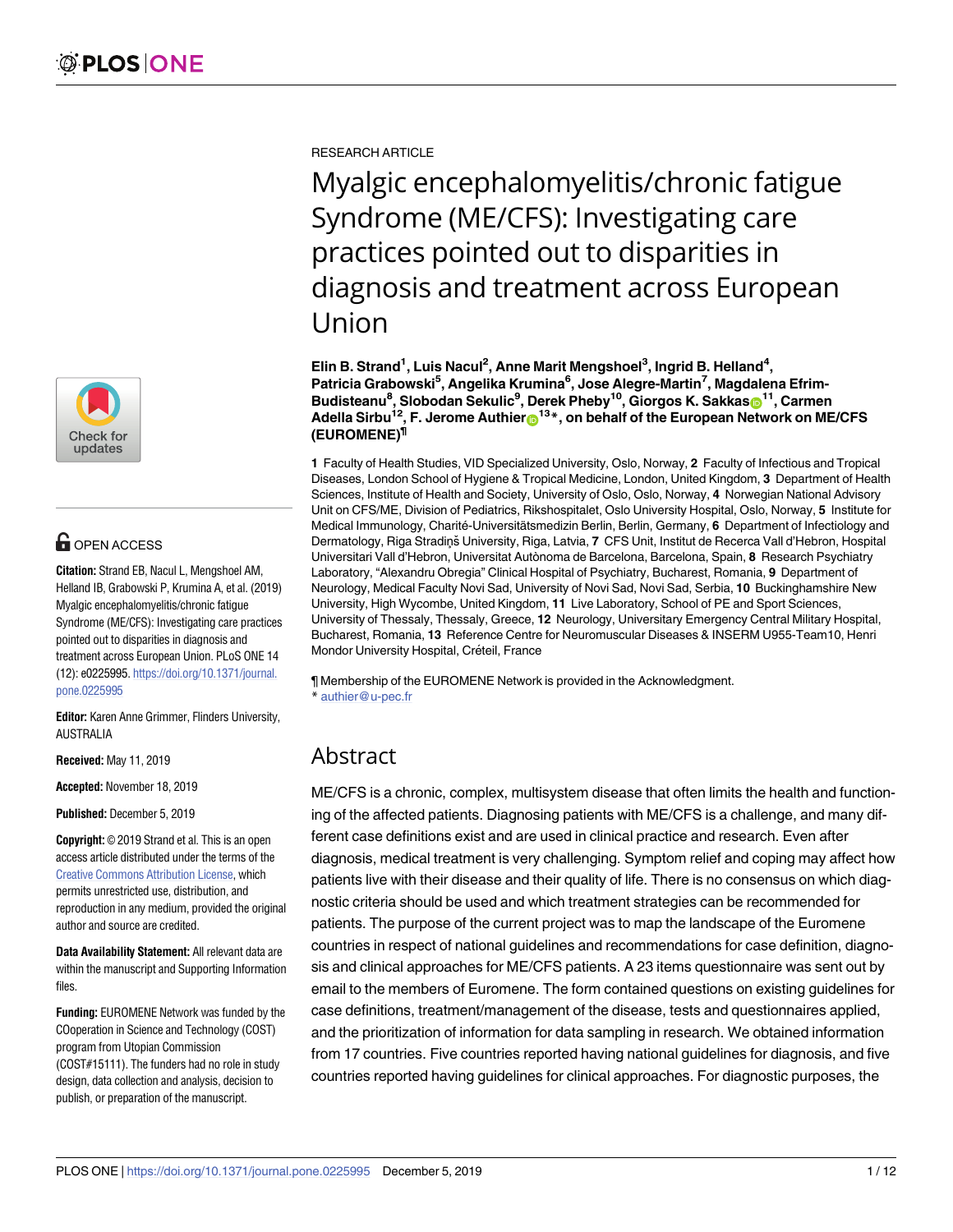<span id="page-1-0"></span>**Competing interests:** The authors have declared that no competing interests exist.

Fukuda criteria were most often recommended, and also the Canadian Consensus criteria, the International Consensus Criteria and the Oxford criteria were used. A mix of diagnostic criteria was applied within those countries having no guidelines. Many different questionnaires and tests were used for symptom registration and diagnostic investigation. For symptom relief, pain and anti-depressive medication were most often recommended. Cognitive Behavioral Therapy and Graded Exercise treatment were often recommended as disease management and rehabilitative/palliative strategies. The lack of consistency in recommendations across European countries urges the development of regulations, guidance and standards. The results of this study will contribute to the harmonization of diagnostic criteria and treatment for ME/CFS in Europe.

# **Introduction**

Myalgic encephalomyelitis/chronic fatigue syndrome (ME/CFS) is a chronic disease involving central nervous system and immune system disorders, characterised by severe fatigue lasting for at least 6 months that is medically unexplained and not relieved by resting. This puzzling condition is a challenge for physicians and researchers especially since it is approached differently in different European countries making difficult the sharing of experience and the evaluation of proposed therapeutic strategies. The '*European Network on Myalgic Encephalomyelitis/Chronic Fatigue Syndrome'* (Euromene) project aims to establish a homogeneous research network to attempt to synchronise databases, develop common standards and strategies, and initiate new research projects, in order to achieve better understanding of the disease, harmonize diagnosis and assessment methods and contribute to the development of effective treatments in the future. The network is structured into six working groups (epidemiology, biomarkers, socioeconomic impact, clinical and diagnostic criteria, short term scientific missions and dissemination).

A first task was to conduct a survey in the Euromene countries about existing gaps in ME/ CFS guidelines on diagnosis and on the treatments of ME/CFS and its efficacy, in order to identify succesful practices and approaches. The development of uniform methods for diagnosis and research, as well as suggestions for treatment (pharmacological and non-pharmacological), were the main concerns.

So far, around 20 different sets of diagnostic criteria have been developed over the last 30– 40 years for diagnosing CFS and ME. The most commonly used in recent years have been the Fukuda criteria [[1\]](#page-10-0), the Canadian Consensus Criteria (CCC, [\[2](#page-10-0)], the International Consensus Criteria (ICC, [\[3\]](#page-10-0)) and the Oxford criteria [\[4\]](#page-10-0). Recently, a new set of diagnostic criteria—the SEID (Systemic Exertion Intolerance Disease)—from the Institute of Medicine (IOM, [\[5\]](#page-10-0)) was proposed, following a huge literature review of the field. The case definitions vary according to strictness; for example, the Oxford criteria are wider than the CCC or the ICC. Using different criteria restricts the possibility of estimating prevalence and incidence and of comparing research results between countries. Therefore, a consensus in diagnosis and research criteria has the potential to create more opportunities in sharing data, and establishing strong collaborating research actions across research groups and country borders.

There is an ongoing discussion about which diagnostic criteria are best and should preferably be used in the diagnosis of the illness. There is a question as to whether one should use broad or strict criteria, and whether the same criteria should be used in clinical practice as in research. There is also an issue as to whether the criteria applied should be consensus or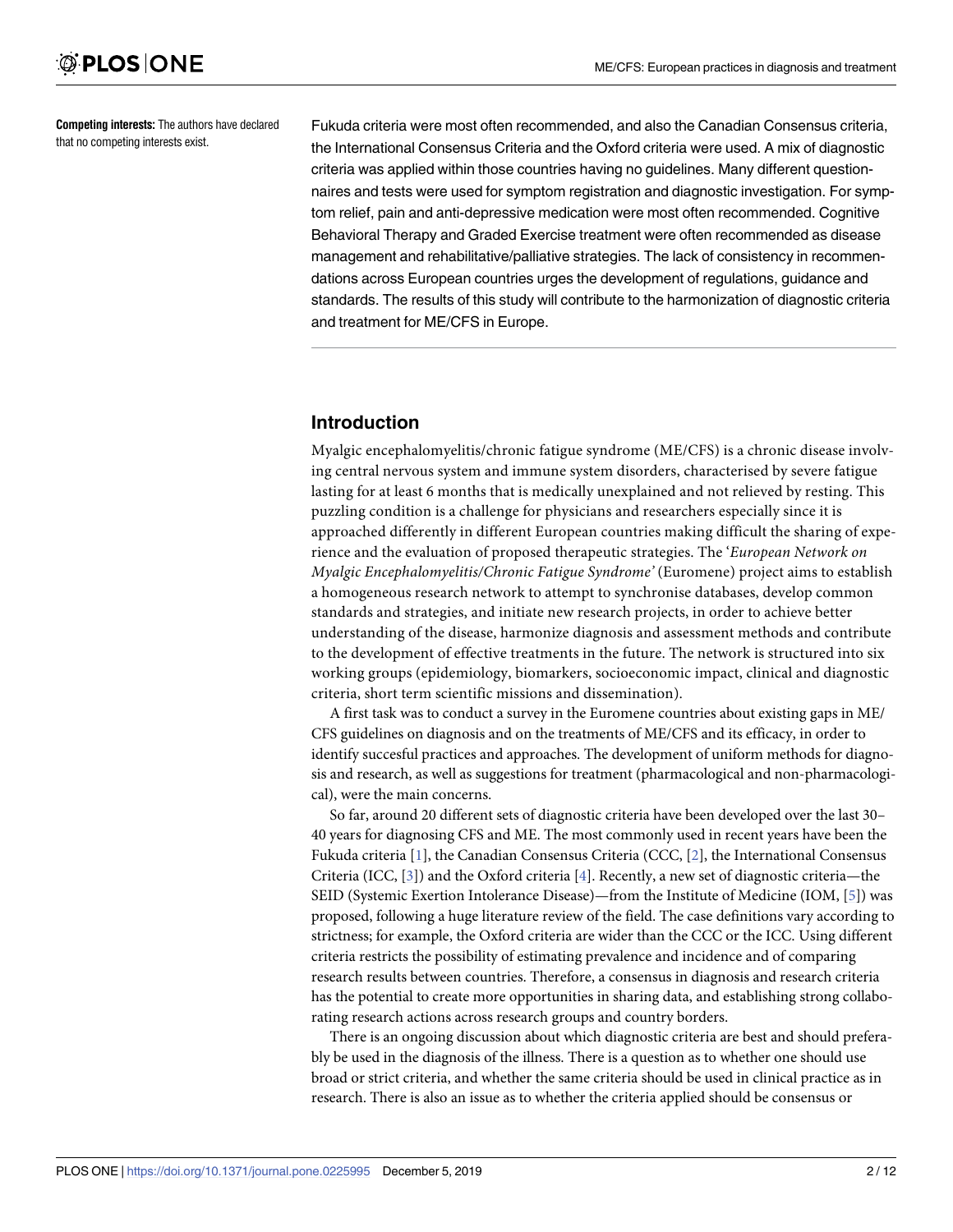research based. All the criteria used until today have been developed by consensus discussions among researchers and clinicians, and it may be a problem that research is built upon consensus-based case definitions.

That different criteria are applied by various research groups creates difficulties in comparison of research results across study samples, but even when the same criteria are applied, they may be interpreted and used in different ways by health care providers. This is a challenge, not only in research, but also in clinical care, and diagnostic criteria are important also for planning and management protocols, and for health services in general. Some countries, attempted to solve these problems by creating overarching guidelines proposing the use of criteria, as well as more specific advice in relation to diagnosis. This discussion points to the necessity of using standardized methods for diagnosis. Using common measurement methods may also be required for mapping of symptoms, collecting other information or for subtyping of the patient group.

For symptom relief, illness coping strategies and counselling of patients, there are debates and disagreements about what should be proposed to patients. No medical cure for ME/CFS exists at this point. However, it is possible to use both pharmacological treatments and nonpharmacological strategies to alleviate unpleasant symptoms and improve patients' quality of life. Further, ME/CFS may benefit from various forms of coping and self-management strategies, in managing the disease and increasing or maintaining the quality of life. There are discussions within the field about which strategies should be used and therefore, the assessment of the various approaches and advice actually used in clinical practice around Europe is essential to be documented and incorporated in the current project.

The overall aim was to obtain a better basis for research collaborations, and to develop an overall European policy for harmonization of criteria and other strategies and managements offered the patients. For the current project the purpose was to map the landscape of the Euromene countries on national guidelines, and to make specific recommendations for criteria, diagnosis, assessments and clinical approaches for ME/CFS patients.

#### **Methods**

This work was conducted by the 'Clinical Resaerch Enablers and Diagnostic Criteria' Working Group (WG4) of Euromene network. Euromene is a COST (European Cooperation in Science and Technology) action group, supported by the EU Framework Programme Horizon 2020 (CA15111, [http://www.euromene.eu/\)](http://www.euromene.eu/). The Euromene group is formed from the following European countries: Austria, Belarus, Belgium, Bulgaria, Denmark, Finland, France, Germany, Greece, Ireland, Italy, Latvia, Norway, Poland, Portugal, Romania, Serbia, Slovenia, Spain, Sweden, The Netherland, United Kingdom. Members were named by the COST National Coordinator of each involved country. Euromene network gathers physicians, biologists, epidemiologists, psychologists, and researchers.

<https://www.cost.eu/actions/CA15111/#tabs|Name:management-committee>

A questionnaire was developed by the authors in collaboration with other Euromene members. It consisted of 22 specific questions with the possibility of supplementary comments on each question and at the very end of the form. The form contained questions on already existing guidelines for case definitions, and on treatment/management of the disease. More specifically, types of tests and questionnaires, themes assessed, and prioritization of mappings and assessments for research, as well as existing national bio-banks, and registry and research funding, were assessed. The questionnaire was sent to members of the Euromene in August 2016. As a few more countries were added to the network after this date, and they also received a copy of the questionnaire.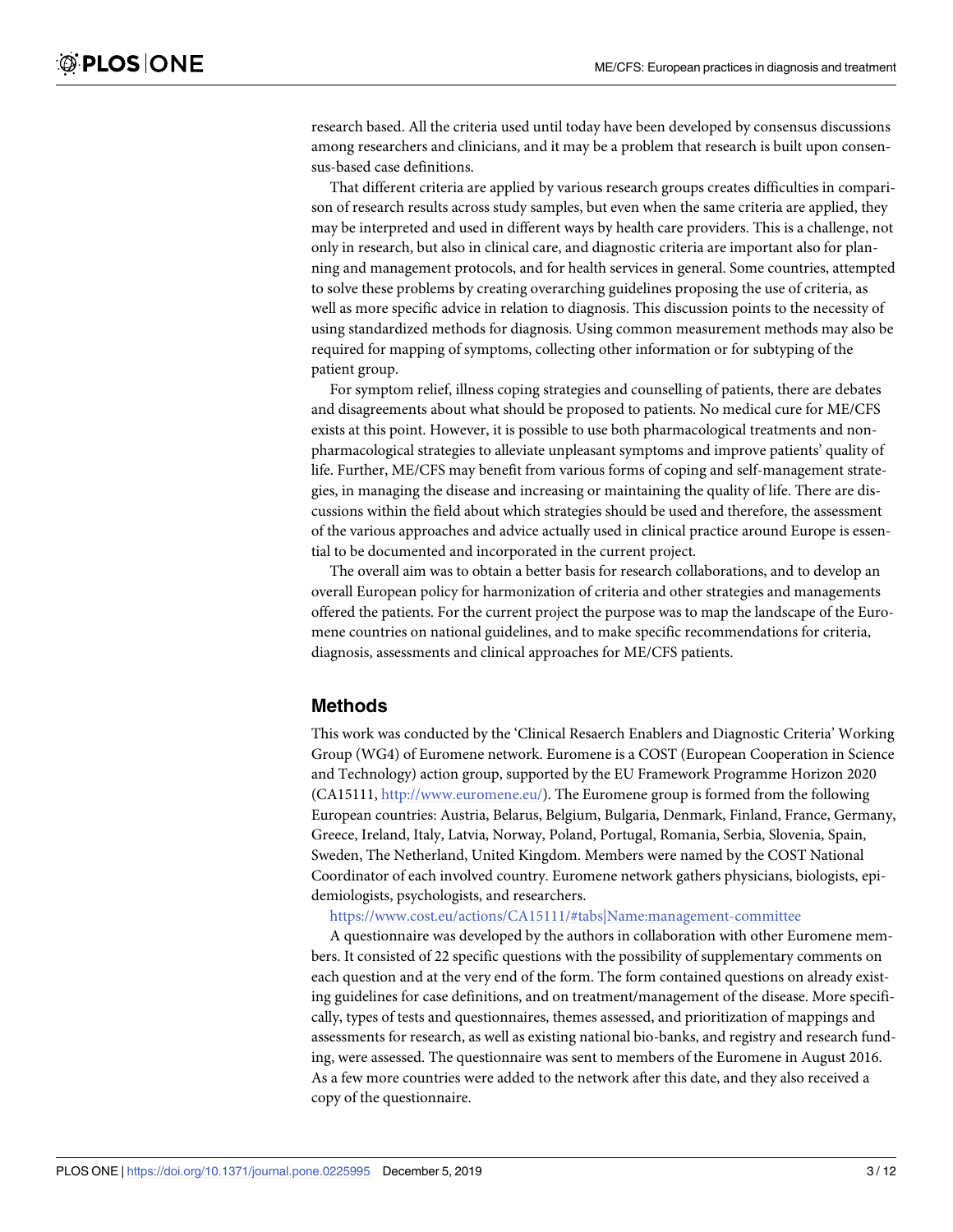<span id="page-3-0"></span>The questions were: (1) National guideline for diagnosis of ME/CFS? (2) Institution issued them and when (year)? (3) Diagnostic criteria recommended? (4) Additional blood samples or other tests recommended to complement the clinical investigation? (5) Who conducts the diagnosis? (Physician, psychiatrist, physiotherapist, neurologist psychologist, etc) (6) Psychosocial investigation, cognitive assessment, or facilitation in relation to school etc. recommended? (7) Neuropsychological investigations required for diagnosing and/or monitoring? (8) Imaging techniques required for diagnosing and/or monitoring? (9) Neuroelectrophysiological invstigations (CNS evoked potentials EMG/NCV; autonomic function test) required? (10) Diagnosis is usually applied? (for example: G 93.3, F 48 etc)

(11) If no guidelines: diagnostic criteria most commonly used for ME/CFS diagnosis and who diagnose the patients usually? (12) Standardized method for assessment used (questionnaires, activity assessments or electronic tools etc)? (13) National guidelines for treatment of ME/CFS? (14) Responsible author for guidelines? (15) Disease modifying treatment suggested? (16) Follow-up after diagnosis? (17) Procedures for symptom management? (18) Interdisciplinary teams involved in treatment/symptom management? (19) Rehabilitation strategies proposed? (20) Local/regional/national register for ME/CFS? (21) Structured biobank for ME/ CFS? (22) Specific governmental research project dedicated to ME/CFS?

In total 19 countries received the questionnaire and 16 have at this point responded; Spain, Serbia, Denmark, Italy, Latvia, Norway, UK, Germany, Belgium, Bulgaria, Romania, France, Greece, Netherlands, Ireland, and Finland, as well as Belarus. Each Euromene member was in charge to answer questionnaire for his/her own country. All responses were reviewed by the WG4 former leader (EBS) and results were summarized in tables. Moreover, specific questions were further sent out for more detailed information from the WG4 group members and from the respective WG leaders, on for example types of tests and questionnaires applied in the respective countries, and on the prioritization of assessment of information in order to guide data sampling.

#### **Results**

## **Guidelines for diagnosis, diagnostic criteria, psychosocial or neurological investigation ([Table](#page-4-0) 1)**

Twelve of the seventeen country reported having no overall national guidelines while five of them had (Detailed data are provided in Supplemental material). The following countries reported having national guidelines for diagnosis and diagnostic criteria on ME/CFS: Spain, Italy, UK, Netherlands and Norway [[6](#page-10-0),[7](#page-10-0),[8](#page-10-0),[9](#page-10-0),[10](#page-10-0)]. The Fukuda criteria [[1](#page-10-0)] was recommended by the Spanish, and in the guideline from the Netherlands. The Norwegian guideline recommended both the CCC  $[2]$  $[2]$  $[2]$  and the Fukuda, under the condition that the applied criteria was reported in the medical journal. Both the ICC [[3\]](#page-10-0) and the Fukuda were suggested in the Italian guideline. In UK the NICE guidelines recommend the Oxford criteria [[6](#page-10-0)]), and in addition a "diagnostic process" is recommended based on a few symptoms (with main reference to the Oxford criteria), and exclusion of other diseases. Both Fukuda and the Canadian Consensus Criteria are also mentioned in the Nice guidelines. In addition, one country (Belarus) reported the International Classification of Diseases -10 (ICD-10) as a guideline but had no specific ME/CFS guideline.

Different diagnostic criteria as well as ICD-10 diagnosis are used to diagnose ME/CFS. By those countries having no national guidelines the most frequently used case definitions is the Fukuda definition (n = 3) and the CCC (n = 3). Also, SEID (n = 2), Holmes (n = 1) and a mix of ICC, CCC, Fukuda and Oxford were reported used. In one country major depression and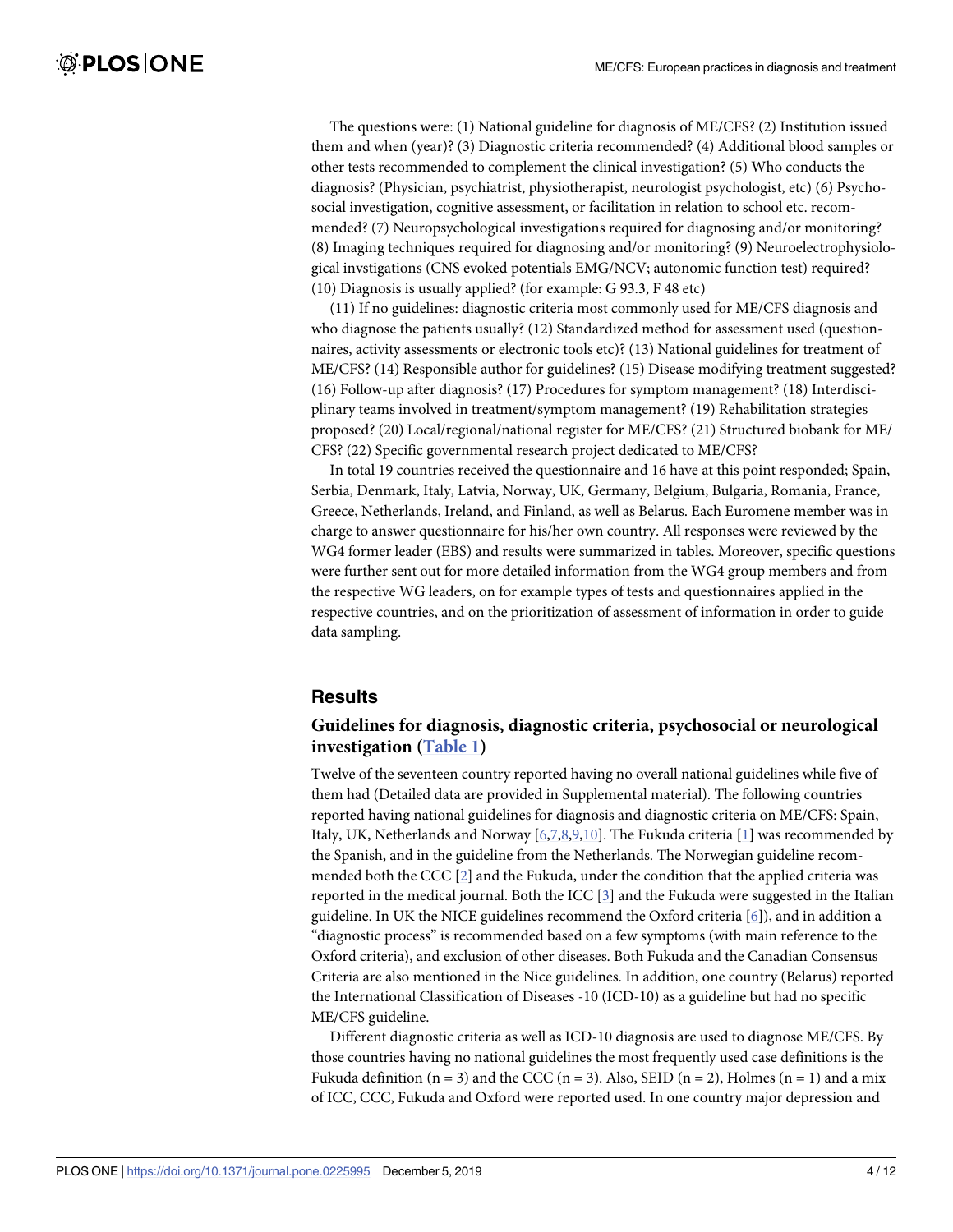| Responders                                                                                                     | $n = 17$                                                                                         |
|----------------------------------------------------------------------------------------------------------------|--------------------------------------------------------------------------------------------------|
| National guideline for diagnosis of ME/CFS                                                                     | Yes: $n = 5$                                                                                     |
| Case definition recommended in the guidelines                                                                  | Fukuda $(n = 2)$ ,<br>Canada & Fukuda ( $n = 1$ ) Fukuda and ICC<br>$(n = 1)$ , Oxford $(n = 1)$ |
| Additional blood samples or other tests recommended to<br>complement the clinical investigation                | Yes: $n = 6$                                                                                     |
| Who conducts the diagnosis (Physician, psychiatrist,<br>physiotherapist, neurologist psychologist, etc)?       | GP/physicians: $n = 7$<br>Specialists: $n = 6$                                                   |
| Psychosocial investigation, cognitive assessment, or facilitation in<br>relation to school etc. recommended    | Yes: $n = 7$                                                                                     |
| Neuropsychological investigations required for diagnosing and/or<br>monitoring                                 | Yes: $n = 4$                                                                                     |
| Imaging techniques required for diagnosing and/or monitoring                                                   | Yes: $n = 5$                                                                                     |
| Neuro-electrophysiological investigations (CNS evoked potentials<br>EMG/NCV; autonomic function test) required | Yes: $n = 4$                                                                                     |

<span id="page-4-0"></span>**[Table](#page-3-0) 1. Guidelines for diagnosis/diagnostic criteria (psychosocial, neurological investigations etc).**

<https://doi.org/10.1371/journal.pone.0225995.t001>

functional disease was used as diagnostic criteria. What case definition was applied varied between countries, but most countries used either Fukuda or the CCC.

Most often, and in all the guidelines, it was reported that GP/physicians or paediatricians made the diagnosis. However, an array of other specialists was mentioned, such as neurologists, immunologists, psychiatrists, virologists, and specialists in internal medicine, infectious diseases, and physical medicine and rehabilitation, and in cognitive behavioural therapy.

Additional blood tests were recommended in the guidelines and also applied in some of the countries with no guidelines for diagnosis. What type of blood tests were suggested also varied between countries. In all the guidelines, and in three of the other countries, it was recommended that psychological/psychosocial factors should also be investigated. In addition, different neuropsychological tests, imaging techniques and neuro-electrophysiological investigations were mentioned by 2, 4 and 4 countries, respectively. The types of tests conducted varied between countries.

## **Other diagnosis, diagnostic criteria or standardized methods applied [\(Table](#page-5-0) 2)**

Even in countries not having a national guideline, patients are diagnosed by using ME/CFS case definitions or other diagnostic systems. [\(Table](#page-5-0) 2). The most common classification terms from ICD-10 applied to the diagnosis of ME/CFS patients are G93.3 ( $n = 9$ ) and F48 (neurasthenia, n = 5). G93.4, G90.9, F45.3, or R53 also were reported.

Four of the countries (Greece, Bulgaria, Finland and Russia) report using only G93.3 from the ICD-10 and one country (Serbia) reports not using any diagnostic term. The Fukuda set of criteria is mentioned as the preferred case definition by two of the countries (Latvia, Belgium), and the CCC is used in Germany. Otherwise a mix of all the case definitions and psychiatric diagnosis such as Fukuda, Canada, ICC, SEID, Major depression, Functional Disease, Holmes or the Oxford criteria were used. It seems that the physicians who diagnose act according to their level of knowledge on ME/CFS and/or personal preferences as regards case definition.

Regarding standard methods and tools for mapping symptoms, seven countries reported no standardized methods while the other countries reported a variety of questionnaires applied for assessment of symptoms such as fatigue, sleep, physical functioning, anxiety or depression.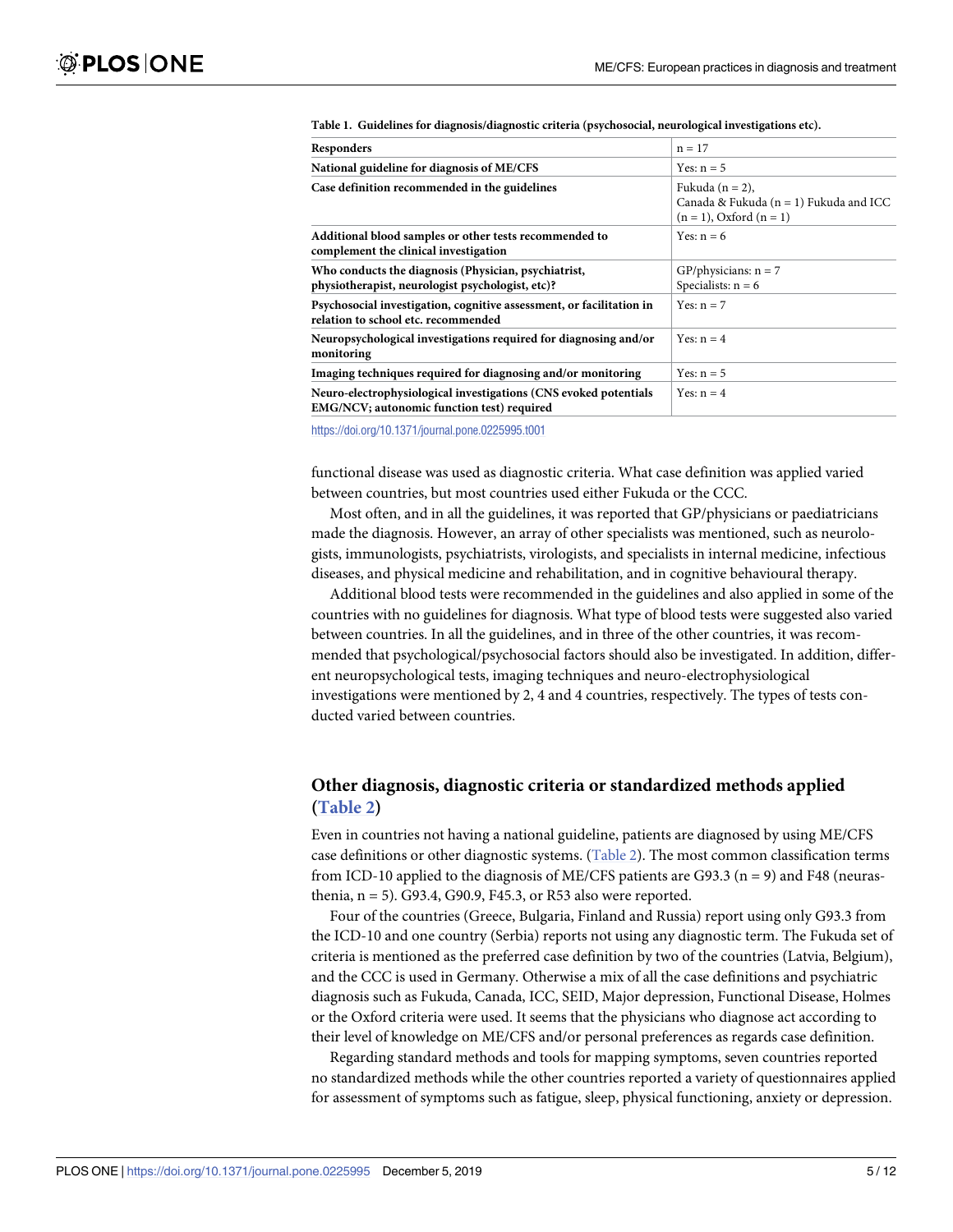<span id="page-5-0"></span>

| ICD-10 diagnostic term usually applied (for example<br>G 93.3, F 48 etc)                                      | G93.3, post viral fatigue syndrome: $n = 9$ ,<br>F48, neurasthenia: $n = 5$ ,<br>G93.4, unspecified encephalopathy: $n = 1$ ,<br>G90.9, unspecified disorder of the autonomic nervous<br>system: $n = 1$ ,<br>F45.3, somatoform autoimmune dysfunction: $n = 1$ ,<br>R 53, malaise and fatigue: $n = 1$                                                       |
|---------------------------------------------------------------------------------------------------------------|---------------------------------------------------------------------------------------------------------------------------------------------------------------------------------------------------------------------------------------------------------------------------------------------------------------------------------------------------------------|
| If no guidelines: diagnostic criteria most commonly<br>used for ME/CFS diagnosis                              | No ICD-10 diagnosis used: $n = 4$<br>Fukuda: $n = 3$ ,<br>Canada: $n = 3$ ,<br>$SEID: n = 2$<br>Major depression: $n = 1$ ,<br>Functional disease: $n = 1$ ,<br>Holmes criteria: $n = 1$ ,<br>$USCDCP: n = 1$ ,<br>Others: Mix of ICC, Canadian, Fukuda and NICE, fatigue,<br>day sleepiness, sleep disorders, hormonal imbalance,<br>exercise intolerance    |
| Standardized methods for assessment used<br>(questionnaires, activity assessments or electronic<br>tools etc) | Yes: $n = 7$<br>Symptom questionnaires for fatigue, sleep, physical<br>functioning, psychological aspects (varies widely between<br>countries)<br>HR and BP sitting and standing for 10 min., assessment of<br>muscle power and endothelial function within trials,<br>Compass31: autonomic function, Modified<br>cardiopulmonary exercise test for diagnosis |

| Table 2. Other diagnosis, diagnostic criteria or standardized methods applied. |
|--------------------------------------------------------------------------------|
|--------------------------------------------------------------------------------|

<https://doi.org/10.1371/journal.pone.0225995.t002>

They also reported assessment of HR and BP, muscle power and endothelial function, as well as Compass 31: autonomic function tests were applied.

#### **Guidelines for treatment, symptom relief and management (Table 3)**

Most of the countries do not have national guidelines for treatment of ME/CFS. The following five countries reported to have national guidelines for clinical approaches in ME/CFS: Spain, UK, Norway, Netherlands and Belgium. Two countries reported using treatment guides for mental health for these patients. As disease modifying treatment the following are suggested in the existing guidelines: painkillers ( $n = 3$ ), anti-viral medication ( $n = 2$ ), infection control

| National guidelines for treatment of ME/<br><b>CFS</b>              | Yes: $n = 5$                                                                                                                                                                                                                                                            |
|---------------------------------------------------------------------|-------------------------------------------------------------------------------------------------------------------------------------------------------------------------------------------------------------------------------------------------------------------------|
| Responsible author for guidelines                                   | National health institutions: $n = 6$<br>Research ME group: $n = 1$                                                                                                                                                                                                     |
| Symptomatic treatment suggested (if<br>indicated)                   | Pain killers ( $n = 3$ ), anti-depressive/anxiety medication ( $n = 4$ ),<br>anti-viral medication ( $n = 2$ ), sleep ( $n = 1$ ), different kinds of<br>syndromes (sicca, tendinopathy, metabolic syndrome, thyroid<br>dysfunction) and CBT $(n = 3)$ or GET $(n = 2)$ |
| Follow-up after diagnosis                                           | Yes: $n = 6$ (collaboration with primary care, but only if needed)                                                                                                                                                                                                      |
| Procedures for symptom management                                   | $GET/CBT$ ( $n = 8$ ), activity regulation/pacing/mind-body strategies<br>$(n = 3)$ , sick-leave, psychotherapy, self-management program (8)<br>weekly sessions), rehabilitation institutions                                                                           |
| Interdisciplinary teams involved in<br>treatment/symptom management | Yes: $n = 8$ (differs widely, most often neurologist and psychiatrist/<br>psychologist)                                                                                                                                                                                 |

**Table 3. Guidelines for treatment, symptom relief and management.**

<https://doi.org/10.1371/journal.pone.0225995.t003>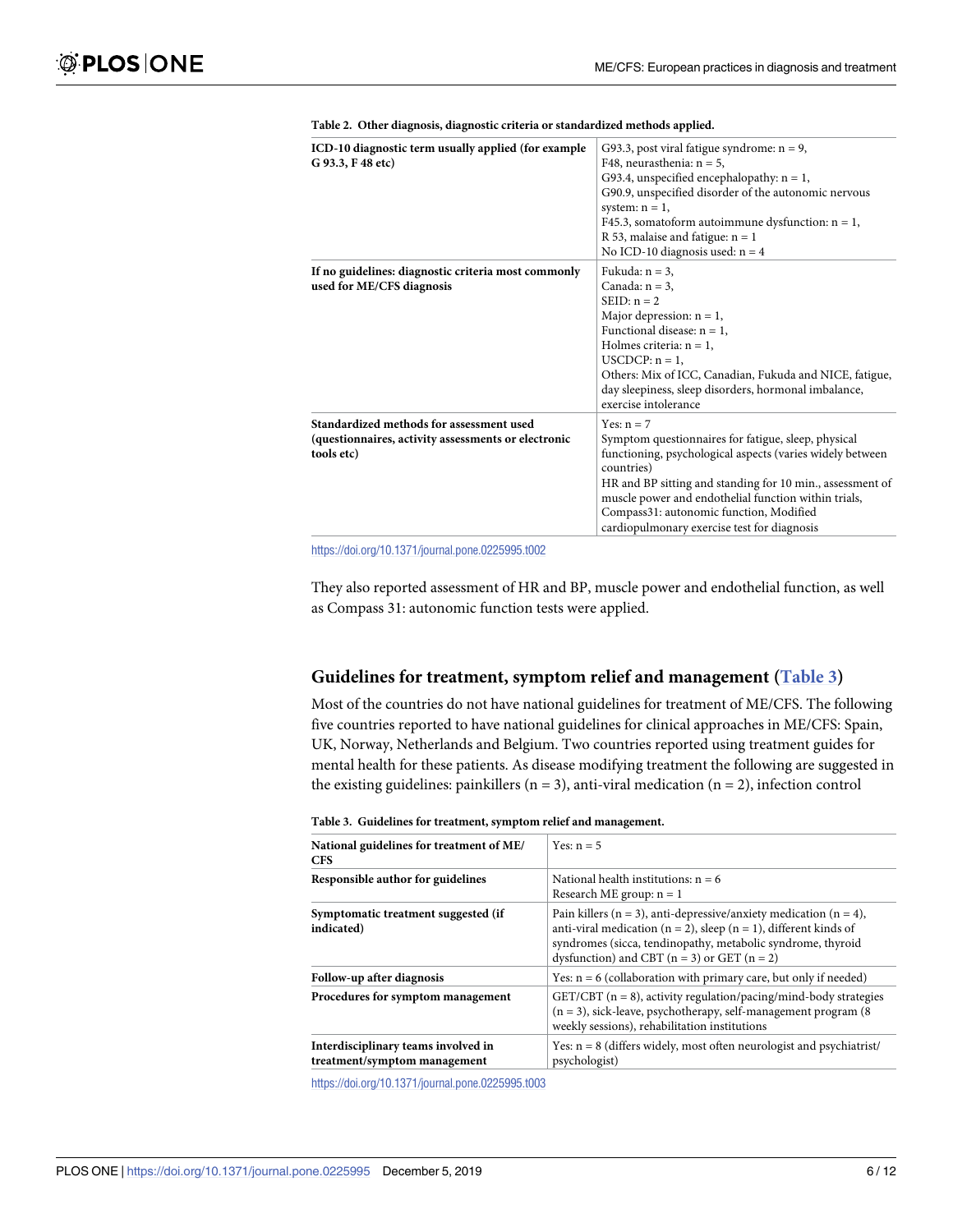$(n = 1)$ , and medication for sleep problems  $(n = 1)$ . Five countries reported having follow-up after diagnosis and collaboration with primary care if needed.

The procedures for symptom and illness management recommended were most often Graded Exercise Therapy (GET) and Cognitive Behavioural Therapy (CBT)  $(n = 8)$ , pacing/ activity regulation/mind-body strategies  $(n = 4)$ , as well as sick-leave, self-management program (8-weekly sessions) or a four-week rehabilitation stay at an institution. In most of these countries there are multidisciplinary teams involved in treatment/management of the disease. Rehabilitative strategies proposed most often are CBT, GET or some activity/exercise scheduled strategies.

### **Discussion**

Present work is the first study trying to map the diagnostic and treatment criteria used in European union (COST countries) for ME/CFS. The following differences between countries were identified: application of diagnostic criteria, exclusion processes, assessments, standardized tests and questionnaires, and symptom treatment and management. National guidelines do not exist in most of the countries while five countries have comprehensive national guidelines for case definitions and diagnosis as well as recommendations for use of tests, questionnaires and exclusions. The existing guidelines have been developed over the last ten years: 2007 (UK), 2011 (Italy), 2013 (Netherlands), 2014 (Spain) and 2015 (Norway), respectively.

The question of which diagnostic criteria to recommend for European countries is the most important topic under discussion. The Fukuda criteria are most often recommended in the respective national guidelines, but also CCC and ICC are mentioned. The IOM criteria were discussed, and ambivalence toward using them was revealed. These criteria were developed after an extended research literature review by the Institute of Medicine in US [\[5\]](#page-10-0), and in fact constitute the only case definition that has a research basis, as opposed to the other criteria that have arisen from discussions among health providers and researchers.

For clinical practice the most important argument is that the criteria should be simple and not time consuming. Thus, for this purpose Fukuda might be the best choice although it is somewhat broader and may include patients with other explanations for their symptoms, than, say the CCC or the strictest ICC from 2011. Another objection to the Fukuda criteria is that they do not require PEM (post exertional malaise) which is now considered the cardinal symptom of the disease. The issue about using broad or strict criteria is more complicated than it seems. To apply a wider set of complementary criteria for research purposes seems to be a good idea. The use of strict criteria such as ICC carries an implication that only patients satisfying these criteria and not CCC or Fukuda, would be part of the data sample. Comparing patients satisfying different case definitions, or searching for subsets in the illness population, may not be helpful. The CCC was suggested as a standard case definition for research purposes. The Fukuda criteria may also be applied, for those who already use them. The newest IOM criteria labelled SEID can be complementary in clinical practice.

Diagnostic assessment relies on clinical interview and patients' self-reported symptoms. In addition, an extended clinical evaluation to identify underlying, contributing, and comorbid somatic and psychiatric conditions that require treatments is recommended. Guidelines and standard tests for exclusions are unclear, vary or are completely absent in some countries. A few countries have multidisciplinary teams for diagnostic assessment of this patient group. In some countries, additional psychological/psychiatric, neurological/neuropsychological as well as other examinations are undertaken. Further clinical examination often depends on what kind of specialists are available in the team, at the institution or nearby. Standardized questionnaires are applied for exclusions in some countries, but there is considerable variation between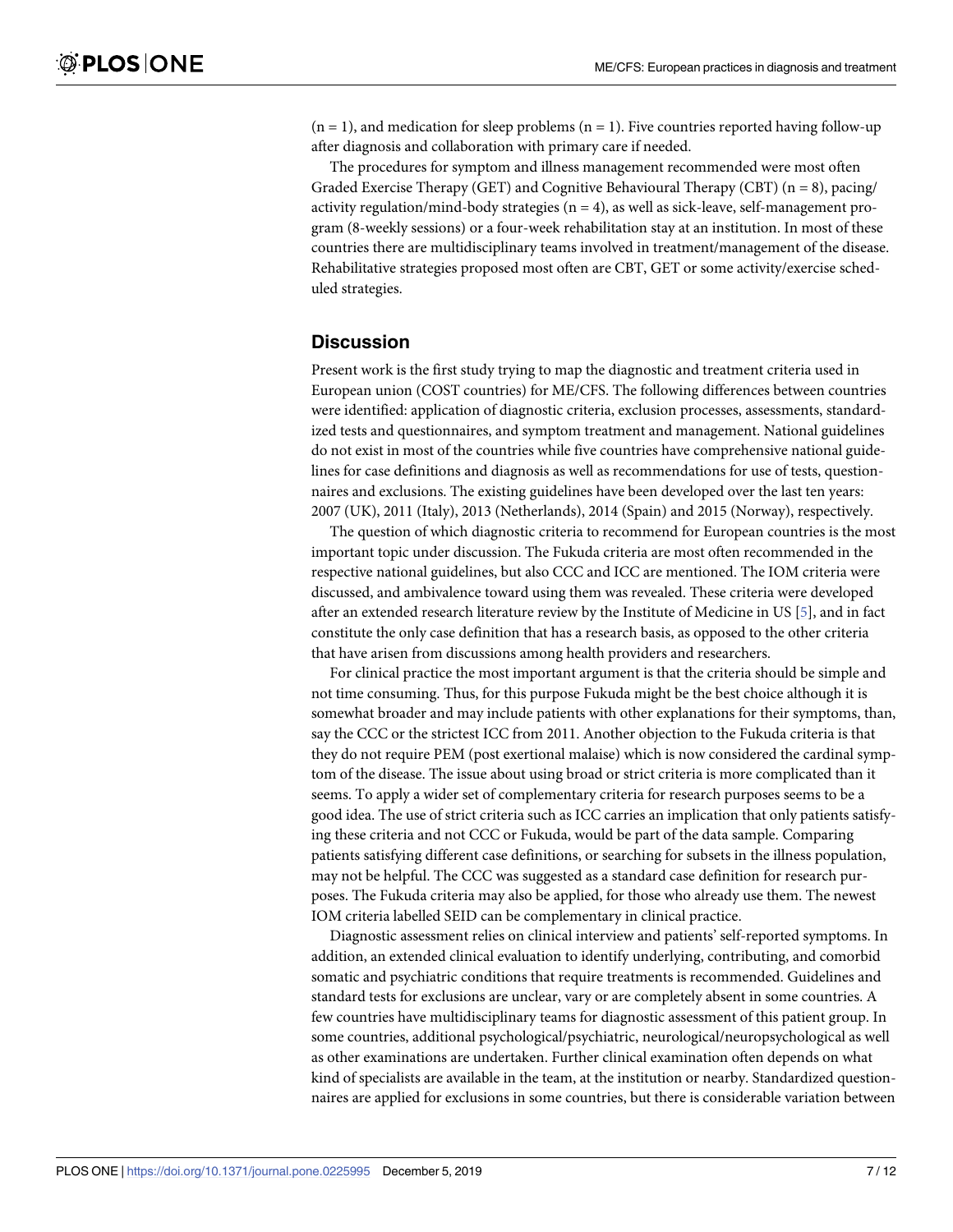<span id="page-7-0"></span>them. There seem to be a lack of more specific guidelines for further examinations of the patients, and this part of the diagnostic process could be harmonized between the countries. It was suggested to use the guideline for exclusions and comorbidity in the CCC [\[11\]](#page-10-0).

Another important issue is which questionnaires and assessment tools are most appropriate for symptom registrations and other additional information for research. It has been identified a wide array of questionnaires and tools for symptom assessments applied in the different countries. Standardized and validated questionnaires for symptom recording and for classifying ME/CFS on the basis of conformity to the different case definitions which exist and are already used in four of the countries.

The DePaul Symptom Questionnaire [\[12\]](#page-11-0) is recommended for thorough symptom recording, and for identifying patients on the basis of conformity to definitions. The DSQ is an illness specific questionnaire and, at this point, is the only instrument able to assign patients to different case definitions. DSQ is already translated into Norwegian, Spanish and Dutch and is used for research on the ME/CFS patient group in these countries as well as by research teams in the UK and the US. The SF-36 (Short-Form, MOS; [\[13\]](#page-11-0)) is a generic health related questionnaire used for research in different illness populations included ME/CFS, for assessing mental, physical and social functioning. Four of the items from SF-36 are also part of the DSQ scoring system. In addition, HADS (Hospital Anxiety and Depression Scale [\[14\]](#page-11-0)) is suggested for mental health assessment and for monitoring anxiety and depression. Both DSQ, SF-36 and HAD are well-known measurement methods, and are often used for research on ME/CFS as well as being applied by some researchers in Euromene countries. Additionally, it is necessary to assess other health information such as family health, extended assessments on cardinal symptoms such as neurocognitive aspects of sleep etc.

At this point, no medical cure exists for ME/CFS. However, it is possible to assist patients with relief of unpleasant symptoms. Medication for pain, anxiety and depression was most commonly mentioned for symptom relief. A few countries also mentioned antiviral medication. Cognitive Behavioral therapy (CBT) and Graded Exercise Therapy (GET) were most often recommended as methods for symptom management. Also Pacing and activity regulation were mentioned and sometimes used in combination with CBT.

Patients need advice on coping and on learning self-management strategies to prevent deterioration, and for maintaining and increasing quality of life. Five of the countries have national guidelines for the management of ME/CFS, and all of them suggest Cognitive Behavioral Therapy, Graded Exercise Therapy, Pacing and mind-body strategies as useful as adjunct measures for patients, although the evidence for their effects have been questioned. A few countries only have rehabilitation and self-management programs for CFS/ME patients. CBT, GET or pacing were mentioned as rehabilitative and coping management offered to patients. Both CBT and GET are controversial, and there are disagreements and uncertainty among both patients and health providers regarding the effect of the methods. That these approaches are used as treatment and self-management strategies in ME/CFS patients may imply that even if they do not cure, they are experienced as helpful by both health-providers and patients.

Recently a review from the Spanish group in Euromene was published that should guide suggestions for symptom treatment and counselling and for symptom management. The review article [[15](#page-11-0)] includes the following summary: "Nutritional supplementation is recommended in CFS/ME patients with biochemically proven deficiencies. CFS/ME treatment should also be optimized by the use of individualized pacing strategies, customization of CBT and other types of counselling and behavioral therapies so as to help relieve the symptoms. GET should be carefully modulated by an individual pacing strategy using strict case definitions to avoid the push-crash cycle. Further additional larger interventions should now incorporate personalized integrative medicine approaches for identifying CFS/ME patients most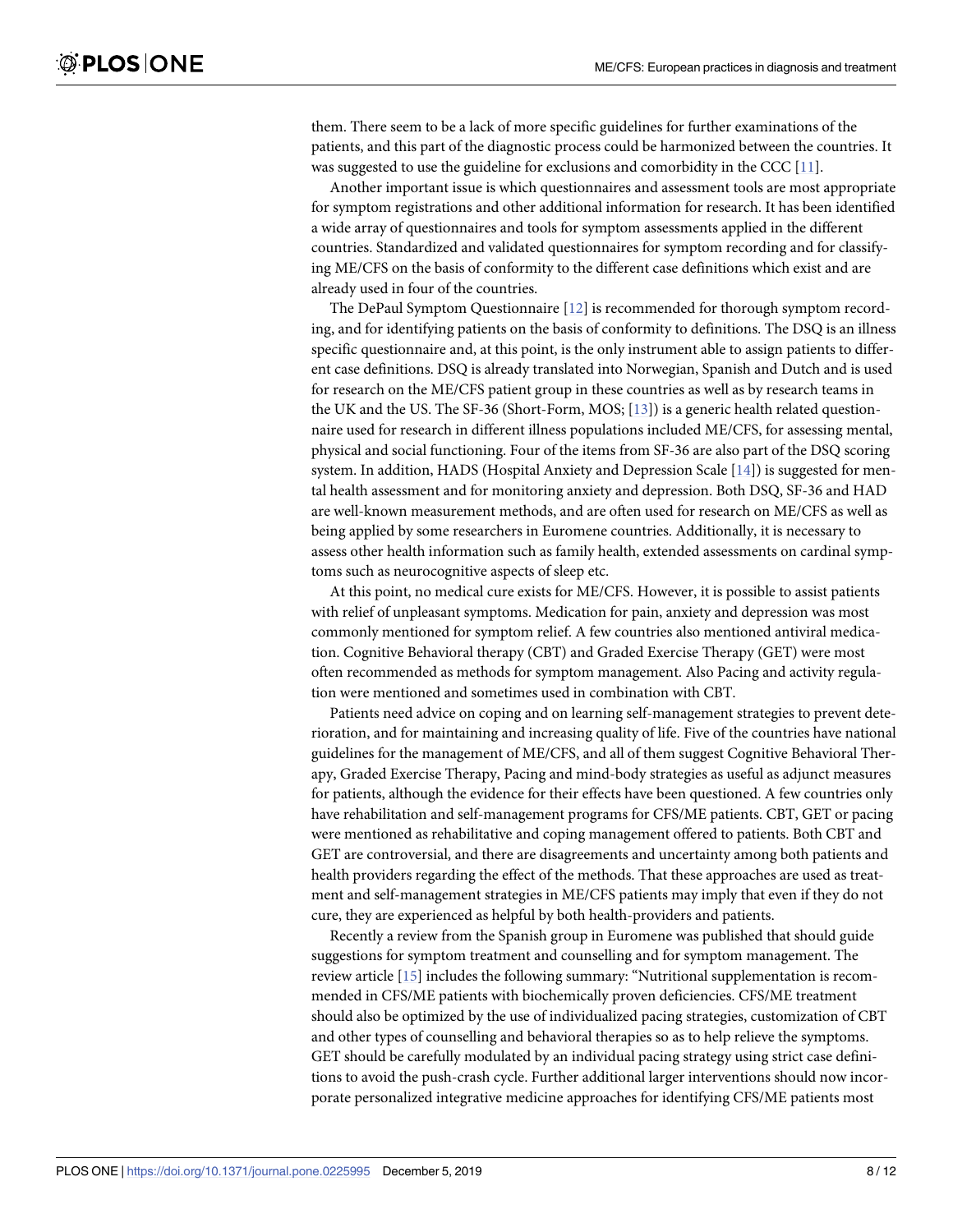likely to respond to each type of treatment. Researchers and the medical community also need to develop new initiatives and additional forms of individualized treatment and management in CFS/ME in order to achieve significant improvements in quality of life, especially in those severely ill ME cases and bed-ridden patients".

A set of diagnostic criteria are recommended for research and clinical practice (viz. Fukuda, and the Canadian Consensus criteria). Guidelines for exclusions, and specific suggestions for standardized mapping of symptoms and classification to be used, are also suggested. Several strategies may relieve symptoms or in other ways enhance coping, self-management and quality of life, and it is best is to match the approach adopted to the individual patient's need and challenges.

# **Supporting information**

**S1 [Table.](http://www.plosone.org/article/fetchSingleRepresentation.action?uri=info:doi/10.1371/journal.pone.0225995.s001) Questionnaires compilation.** Questionnaires countries are presented as received for analysis. The data provided in these questionnaires are not the official recommendations or guidelines from each country, but what is done in centers which are specifically involved in the evaluation and care of patients with Myalgic Encepahlomyelitis/Chronic Fatigue Syndrome. In a given country, disparities may be observed from a center to the other. (DOCX)

## **Acknowledgments**

European Network on ME/CFS (Euromene) <http://www.euromene.eu/>

Action Chair: Prof Modra MUROVSKA, Riga Stradins University, Ratsupites St. 5, Riga, Latvia (modra@latnet.lv; +37167060834);

Action Vice Chair: Dr Eliana LACERDA London School of Hygiene & Tropical Medicine, Keppel Street, London, United Kingdom (Eliana.Lacerda@lshtm.ac.uk; +442079588134); WG 1—Working group on epidemiology: Dr Fernando ESTÉVEZ LOPEZ (lead), Utrecht University, Heidelberglaan 1, Utrecht, Netherlands (ferstev@gmail.com);

WG 2—Working group on biomarkers: Prof Carmen SCHEIBENBOGEN (lead), Charité, Augustenburger Platz 1, Berlin, Germany (carmen.scheibenbogen@charite.de);

WG 3—Working group on socio-economics: Prof Derek PHEBY (lead), Buckinghamshire New University, Uxbridge Campus, 106, Oxford Road, Uxbridge, United Kingdom (derekpheby@btinternet.com);

WG 4—Working group on clinical research enablers and diagnostic criteria: Prof F. Jérôme AUTHIER (lead), Paris Est-Creteil University, Faculty of Medicine, 8 rue du General Sarrail, Creteil, France (authier@u-pec.fr);

WG 5—Working group on conferences, seminars, training schools: Prof Evelina SHI-KOVA-LEKOVA (lead), National Center of Infectious and Parasitic Diseases, 14A General Stoletov blvd., Sofia, Bulgaria (evelina\_sh@abv.bg);

WG 6—Working group on dissemination and exploitation, patient involvement, digitalization: Dr Lorenzo LORUSSO (lead), ASST-Lecco, Viale Mandic, 1, Merate, Italy (lorusso.lorenzo@gmail.com);

Grant Holder Scientific Representative: Dr Uldis BERKIS, Riga Stradins University, Dzirciema 16, Riga, Latvia (uberkis@latnet.lv);

Short Term Scientific Missions Coordinator: Dr Magdalena BUDISTEANU, "Prof. Dr. Alex. Obregia" Clinical Hospital of Psychiatry, Sos. Berceni, No. 10–12, Bucharest, Romania (magda\_efrim@yahoo.com);

Members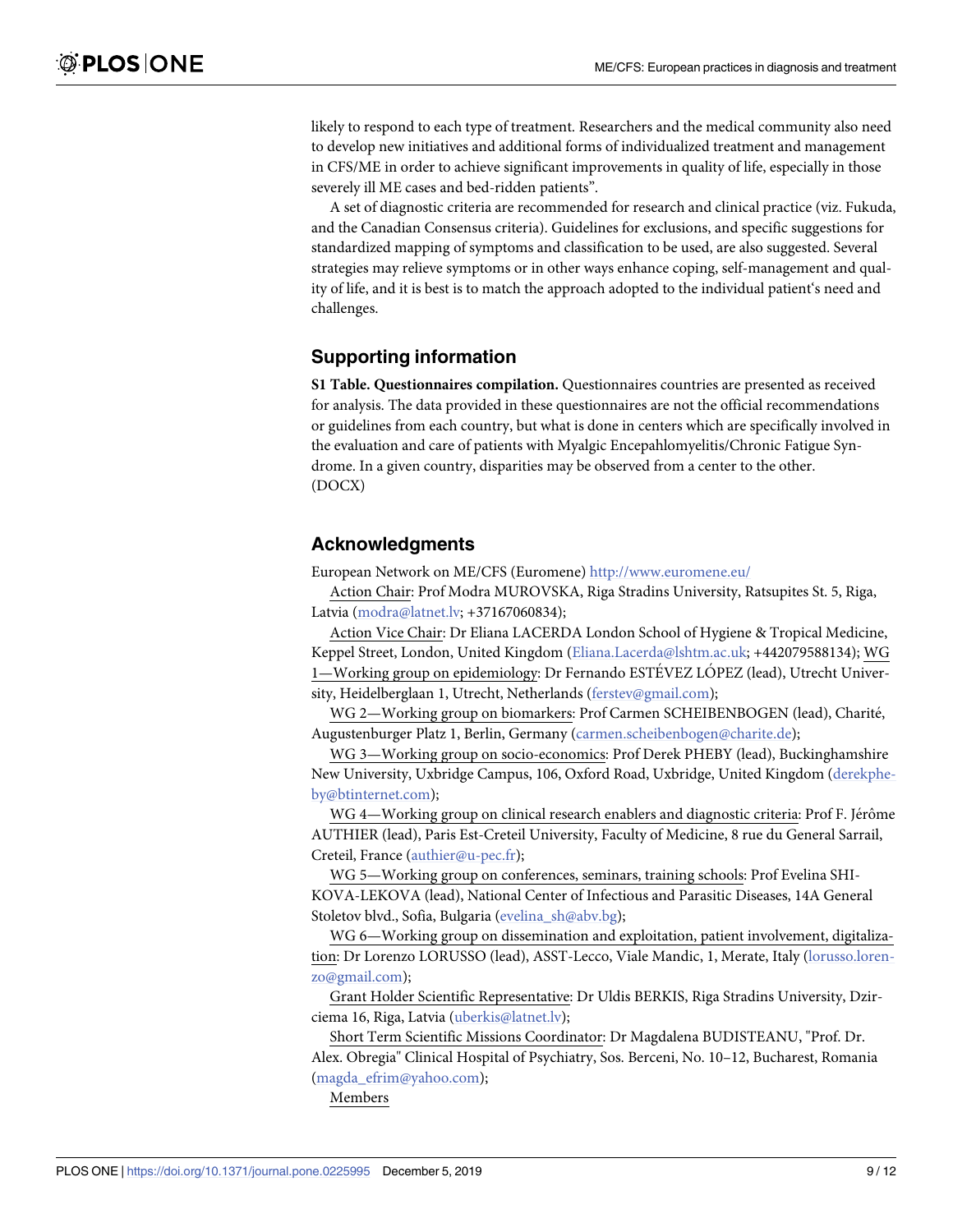*Austria*: Francisco WESTERMEIER (FH Joanneum, Eggenberger Allee, Graz; rancisco.westermeier@fh-joanneum.at), Monika [RIEDERER](https://www.cost.eu/actions/CA15111/211992) (monika.riederer@fh-joanneum.at); *Belgium*: Els TOBBACK (University Hospital Ghent, De Pintelaan 185, Ghent; Els.Tobback@uzgent. be), Mira MEEUS (Universiteit Antwerpen, Universiteitsplein 1, Campus Drie Eiken, Gebouw S, Wilrijk; mira.meeus@uantwerpen.be); *Bulgaria*: Evelina SHIKOVA-LEKOVA; *Denmark*: Henrik NIELSEN (PrivatHospitalet Danmark, Jægerborg alle 14, Charlottenlund; hnreum@ dadlnet.dk), Ivan BRANDSLUND (Lillebaelt Hospital, Kabbeltoft 25, Vejle; Ivan.Brandslund@rsyd.dk); *Finland*: Olli POLO (Unesta Research Center Näsilinnankatu 48 D, Tampere; olli.polo@unesta.fi); *France*: F. Jérôme AUTHIER, Jean-Dominique DE KORWIN (Lorraine University and Nancy University hospital, CHU de Nancy, Hôpitaux de Brabois, Vandœuvrelès-Nancy; jd.de.korwin@gmail.com); *Germany*: Carmen SCHEIBENBOGEN, Thomas HAR-RER (University Hospital Erlangen, Department of Medicine 3, Ulmenweg 18, Erlangen; Thomas.Harrer@uk-erlangen.de), Bhupesh [PRUSTY](https://www.cost.eu/actions/CA15111/152863) (Julius Maximilian University of Wuerzburg, Department of Microbiology, University of Wuerzburg Biozentrum, Am Hubland, Wuerzburg; bhupesh.prusty@biozentrum.uni-wuerzburg.de), Patricia GRABOWSKI (Charité-Universitätsmedizin Berlin, Föhrer Str. 15, Berlin; patricia.grabowski@charite.de), Helma FREITAG (Charité Universitätsmedizin Berlin, Augustenburger Platz 1, Berlin; helma.freitag@charite.de); *Greece*: Giorgos K. SAKKAS (University of Thessaly, Karies, Trikala; gsakkas@med.uth.gr); *Ireland*: Dominic TREPEL (Trinity College Dublin, Office 0.81, Lloyd Building, Trinity College, Dublin; trepeld@tcd.ie), John CULLINAN (NUI Galway Discipline of Economics, NUI Galway, Galway; john.cullinan@nuigalway.ie); *Italy*: Lorenzo LORUSSO, Enrica CAPELLI (University of Pavia, via Ferrata 1, via Taramelli 24, Pavia; enrica.capelli@unipv.it); *Latvia*: Uldis BERKIS, Modra MUROVSKA, Zaiga NORA-KRUKLE (Rīga Stradiņš University, 5 Ratsupites St., Riga; Zaiga.Nora@rsu.lv), Santa RASA (Riga Stradins University, Ratsupites St. 5, Riga; Santa.Rasa@rsu.lv), Angelika KRUMINA (Riga Stradins University, Linezera 3, Riga; Angelika.Krumina@rsu.lv); *Netherlands*: Fernando ESTEVEZ LOPEZ, Ruud VERMEULEN (CVS/ME Medisch Centrum, Paasheuvelweg 39, Amsterdam; rv@cvscentrum. nl); *Norway*: Elin B. STRAND (Oslo University Hospital HF, CFS/ME Centre, Norwegian National Advisory Unit on CFS/ME, Oslo; elinstr2@online.no), Anne Marit MENHSHOEL (University of Oslo, Forskningsvn 3A, 1089 Blindern, Oslo; a.m.mengshoel@medisin.uio.no), Ingrid B. HELLAND (Oslo University Hospital Rikshospitalet, 4950 Nydalen, Oslo; ihelland@ous-hf.no); *Poland*: Pawel ZALEWSKI (Nicolaus Copernicus University in Torun Collegium Medicum, M. Sklodowskiej-Curie 9, Bydgoszcz; p.zalewski@cm.umk.pl); Portugal: Nuno SEPULVEDA (Centre of Statistics and Application of University of Lisbon, Faculdade de Ciencias, Bloco C6—Piso 4, Campo Grande, Lisboa; nunosep@gmail.com); *Romania*: Carmen Adella SIRBU (Central Military Emergency Hospital, Carol Davila, Calea Plevnei street, no. 134, Bucharest; sircar13@yahoo.com), Magdalena EFRIM-BUDISTEANU; *Serbia*: Slobodan SEKULIC (Medical Faculty Novi Sad, Hajduk veljkova 1–7, Novi Sad; slobodan.sekulic@mf.uns.ac.rs), Maia VUKADINOVIC (Novi Sad Business School, Vladimira Perića Valtera 4, Novi Sad; vukadinovicmaja.vps@gmail.com); *Slovenia*: Uros MARUSIC (Science and research centre Koper, Garibaldijeva 1, Koper, uros.marusic@zrs-kp.si), Rado PISOT; *Spain*: Jesus CASTRO-MARRERO (Vall d'Hebron University Hospital [VHIR], Passeig de la Vall d'Hebron 119–129, Collserola Bldg.—Lab 145, Barcelona; jesus.castro@vhir.org), Jose ALEGRE-MARTIN (Vall d'Hebron University Hospital, Passeig de Vall d'Hebron 119–129, CFS/ME Unit. Modul C—Planta Baixa, Box 10, Barcelona; jalegre@vhebron.net), Julia BLANCO (Fundacio Institut Germans trias i Pujol, Hospital Germans Trias i Pujol, Ctra del Canyet s/n, Badalona; jblanco@irsicaixa.es), Elisa OLTRA (Universidad Catolica de Valencia, C/ Quevedo 2, Valencia; elisa.oltra@ucv.es), Jordi MIRO (Universitat Rovira i Virgili, Departament de Psicologia, Universitat Rovira i Virgili, Carretera de Valls, s/n, Tarragona; jordi.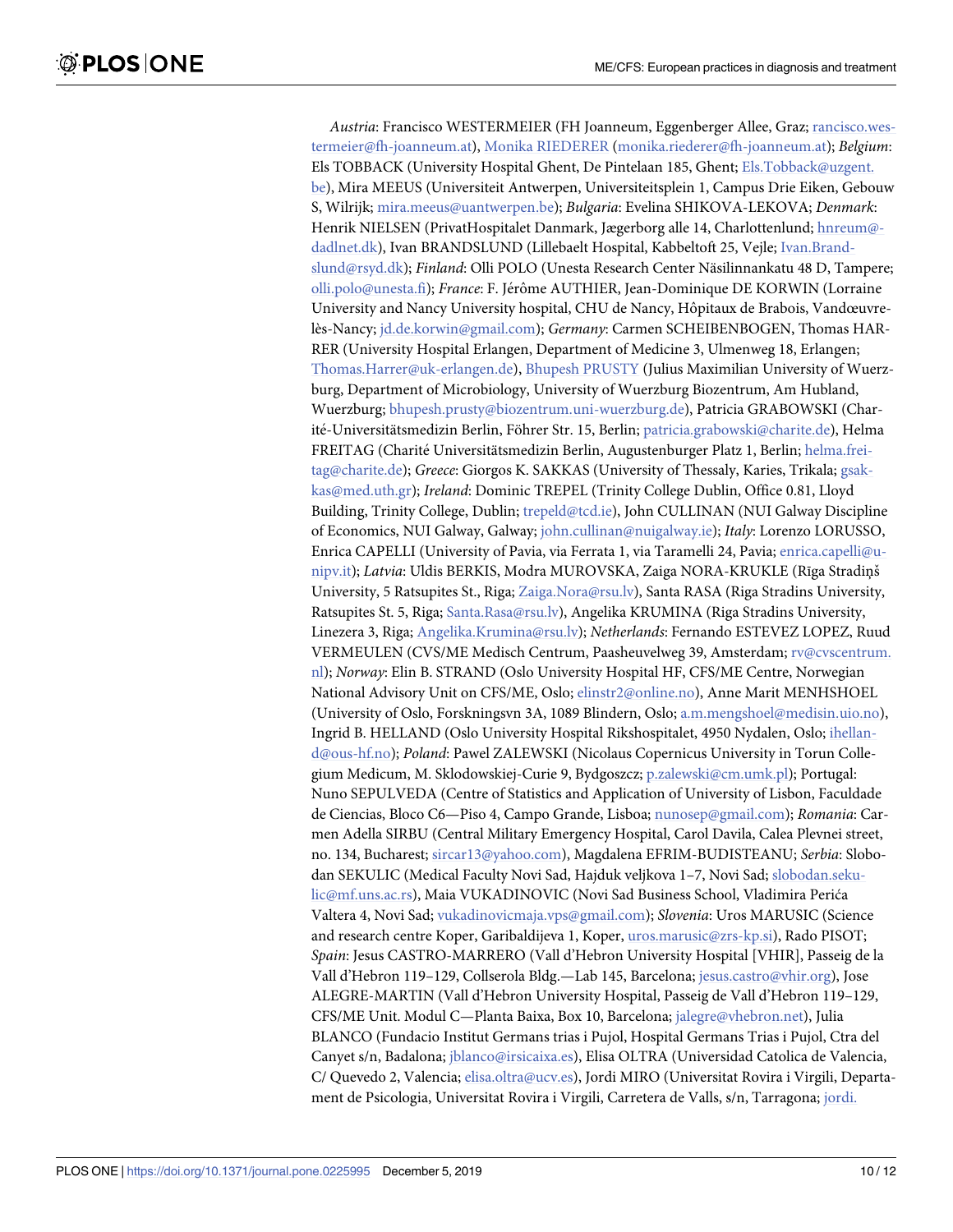<span id="page-10-0"></span>miro@urv.cat); *Sweden*: Jonas BERQUIST (Uppsala University Analytical Chemistry, Husargatan 3, 599, Uppsala; jonas.bergquist@kemi.uu.se), Jonas BLOMBERG (Uppsala University, Medical Sciences, Academic Hospital, Uppsala; jonas.blomberg@medsci.uu.se); *United Kingdom*: Eliana [LACERDA](https://www.cost.eu/actions/CA15111/111308), Luis NACUL (London School of Hygiene and Tropical Medicine, Keppel Street, London; luis.nacul@lshtm.ac.uk), Derek [PHEBY,](https://www.cost.eu/actions/CA15111/136003) Jonathan EDWARDS (University College London, Rayne Institute, University Street, London; jo.edwards@ucl.ac.uk), Xia WANG (School of Pharmacy, Norwich Medical School, Faculty of Medicine and Health Sciences, University of East Anglia, Norwich; xiasteverding@gmail.com).

### **Author Contributions**

**Conceptualization:** Elin B. Strand, Luis Nacul, Anne Marit Mengshoel, F. Jerome Authier.

- **Data curation:** Elin B. Strand, Luis Nacul, Anne Marit Mengshoel, Ingrid B. Helland, Patricia Grabowski, Angelika Krumina, Jose Alegre-Martin, Magdalena Efrim-Budisteanu, Slobodan Sekulic, Giorgos K. Sakkas.
- **Investigation:** Giorgos K. Sakkas, Carmen Adella Sirbu.

**Methodology:** Luis Nacul, Derek Pheby.

**Supervision:** Elin B. Strand, F. Jerome Authier.

**Writing – original draft:** Elin B. Strand, Luis Nacul, Anne Marit Mengshoel, Ingrid B. Helland, Patricia Grabowski, Angelika Krumina, Jose Alegre-Martin, Magdalena Efrim-Budisteanu, Slobodan Sekulic, Derek Pheby, Giorgos K. Sakkas, Carmen Adella Sirbu.

**Writing – review & editing:** Derek Pheby, F. Jerome Authier.

#### **References**

- **[1](#page-1-0).** Fukuda K, Straus S, Hickie, et al. The chronic fatigue syndrome: A comprehensive approach to its definition and study. Ann Intern Med 1994; 121: 221–236.
- **[2](#page-1-0).** Carruthers B, Jain A, De Meirleir K, Peterson D, Klimas N, Lerner AM, et al. Myalgic encephalomyelitis/ chronic fatigue syndrome: clinical working case definition. Journal of Chronic fatigue Syndrome 2003; 11: 7–115.
- **[3](#page-1-0).** Carruthers BM, van de Sande MI, De Meirleir KL, Klimas NG, Broderick G, Mitchell T, et al. Myalgic encephalomyelitis: International Consensus Criteria. J Intern Med 2011 Oct; 270(4):327–38. [https://doi.](https://doi.org/10.1111/j.1365-2796.2011.02428.x) [org/10.1111/j.1365-2796.2011.02428.x](https://doi.org/10.1111/j.1365-2796.2011.02428.x) PMID: [21777306](http://www.ncbi.nlm.nih.gov/pubmed/21777306)
- **[4](#page-1-0).** Sharpe MC, Archard LC, Banatvala JE, Borysiewicz LK, Clare AW, David A, et al. A report-chronic fatigue syndrome: guidelines for research. J Roy Soc Med 1991; 84(2):118–121. PMID: [1999813](http://www.ncbi.nlm.nih.gov/pubmed/1999813)
- **[5](#page-1-0).** IOM (Institute of Medicine). Beyond myalgic encephalomyelitis/chronic fatigue syndrome: redefining an illness". Washington, DC: The National Academies; 2015.
- **[6](#page-3-0).** Spain: 2011 Quality Agency & Technological Evaluation of Catalonia (AQuAS) Spain. aquas.gencat. cat/ Agency for regional health services (Agenas)
- **[7](#page-3-0).** Italy: Rome, 2014: <http://www.agenas.it/sindrome-da-fatica-cronica-lo-studio-diagenas>
- **[8](#page-3-0).** United Kingdom: The UK National Institute for Health and Care Excellence (NICE), August 2007. (reviewed in 2014, next reviewed in 2017, but moved to the NICE "static list", i.e. not to be reviewed until new evidence is forthcoming)
- **[9](#page-3-0).** Netherlands:CBO: [https://www.nhg.org/sites/default/files/content/nhg\\_org/uploads/chronisch](https://www.nhg.org/sites/default/files/content/nhg_org/uploads/chronisch-vermoeidheidssyndroom-cvs.pdf)[vermoeidheidssyndroom-cvs.pdf](https://www.nhg.org/sites/default/files/content/nhg_org/uploads/chronisch-vermoeidheidssyndroom-cvs.pdf)
- **[10](#page-3-0).** Norway: The Norwegian Directory og Health, Guidelines for CFS/ME, 2015: [https://helsedirektoratet.](https://helsedirektoratet.no/Lists/Publikasjoner/Attachments/396/Nasjonal%20Veileder%20-%20CFS-ME%20Hovedversjon.pdf) [no/Lists/Publikasjoner/Attachments/396/Nasjonal%20Veileder%20-%20CFS-ME%20Hovedversjon.](https://helsedirektoratet.no/Lists/Publikasjoner/Attachments/396/Nasjonal%20Veileder%20-%20CFS-ME%20Hovedversjon.pdf) [pdf](https://helsedirektoratet.no/Lists/Publikasjoner/Attachments/396/Nasjonal%20Veileder%20-%20CFS-ME%20Hovedversjon.pdf)
- **[11](#page-7-0).** Reeves WC, Lloyd A, Vernon SD, Klimas N, Jason LA, Bleijenberg G, et al., and International Chronic Fatigue Syndrome Study Group. Identification of ambiguities in the 1994 chronic fatigue syndrome research case definition and recommendations for resolution. BMC Health Serv Res 2003; 31: 3(1): 25. <https://doi.org/10.1186/1472-6963-3-25> PMID: [14702202](http://www.ncbi.nlm.nih.gov/pubmed/14702202)